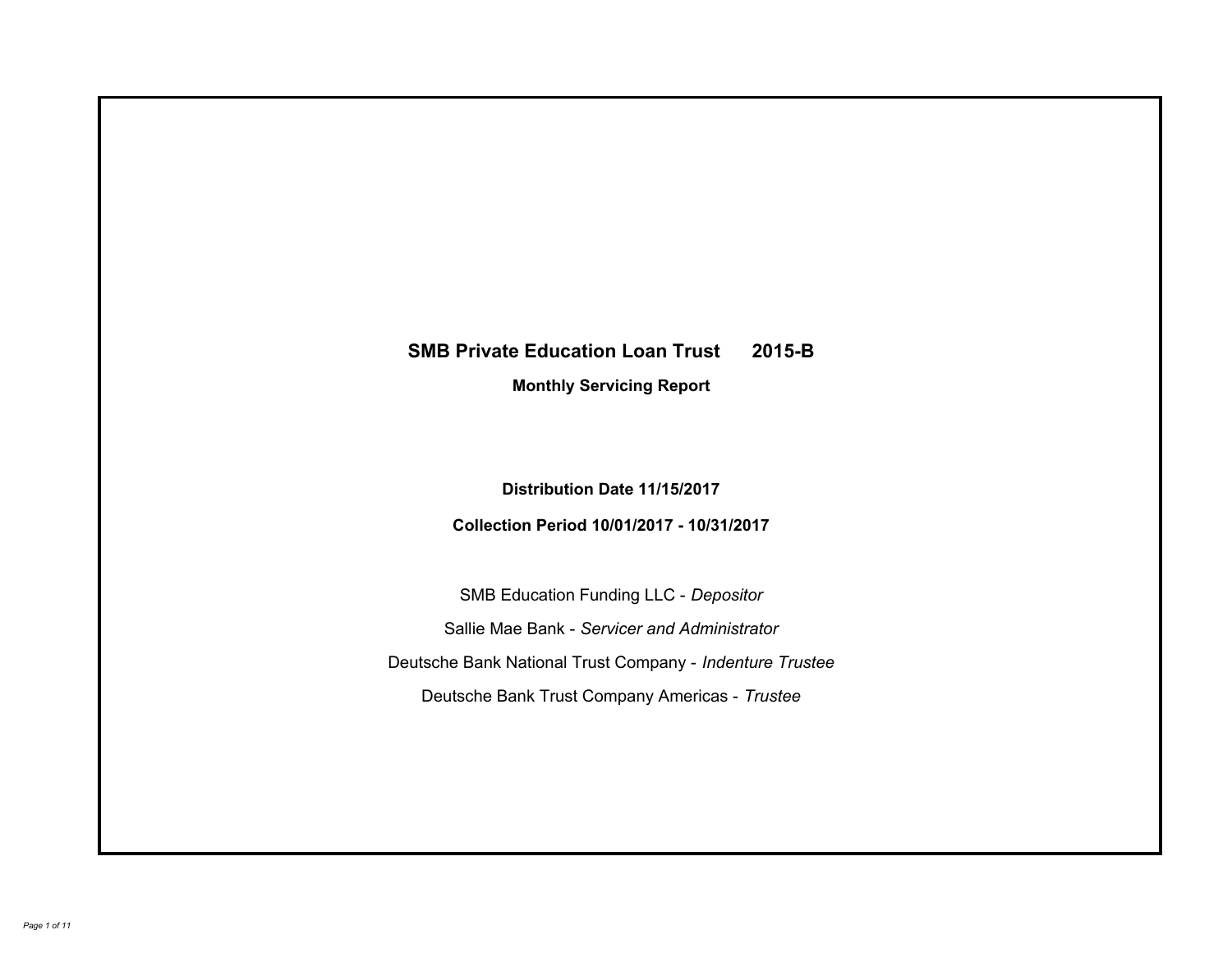A

| A | <b>Student Loan Portfolio Characteristics</b> |                                                 | <b>Settlement Date</b><br>07/30/2015 | 09/30/2017            | 10/31/2017            |
|---|-----------------------------------------------|-------------------------------------------------|--------------------------------------|-----------------------|-----------------------|
|   | <b>Principal Balance</b>                      |                                                 | \$700,964,388.29                     | \$557,662,397.34      | \$549,286,725.94      |
|   | Interest to be Capitalized Balance            |                                                 | 42,430,107.89                        | 37, 158, 959. 97      | 37,511,765.86         |
|   | Pool Balance                                  |                                                 | \$743,394,496.18                     | \$594,821,357.31      | \$586,798,491.80      |
|   | Weighted Average Coupon (WAC)                 |                                                 |                                      |                       |                       |
|   |                                               | WAC1 (Contractual Interest Rate on the Loan)    | 8.20%                                | 8.85%                 | 8.83%                 |
|   |                                               | WAC2 (Average of Applicable Interest Rate)      | 8.18%                                | 8.80%                 | 8.79%                 |
|   |                                               | WAC3 (Average of Actual Interest Rate)          | 8.13%                                | 8.73%                 | 8.71%                 |
|   | Weighted Average Remaining Term               |                                                 | 128.84                               | 120.28                | 120.31                |
|   | Number of Loans                               |                                                 | 63,899                               | 51,610                | 50,976                |
|   | Number of Borrowers<br>Pool Factor            |                                                 | 43,918                               | 35,191<br>0.800142267 | 34,797<br>0.789350062 |
|   |                                               | Since Issued Total Constant Prepayment Rate (1) |                                      | 7.72%                 | 7.79%                 |
|   |                                               |                                                 |                                      |                       |                       |
| B | <b>Debt Securities</b>                        | <b>Cusip/Isin</b>                               | 10/16/2017                           |                       | 11/15/2017            |
|   | A1                                            | 78448QAA6                                       | \$9,211,355.56                       |                       | \$0.00                |
|   | A <sub>2</sub> A                              | 78448QAB4                                       | \$192,000,000.00                     |                       | \$191,706,186.10      |
|   | A2B                                           | 78448QAC2                                       | \$90,000,000.00                      |                       | \$89,862,274.74       |
|   | A <sub>3</sub>                                | 78448QAD0                                       | \$75,000,000.00                      |                       | \$75,000,000.00       |
|   | B                                             | 78448QAE8                                       | \$70,000,000.00                      |                       | \$70,000,000.00       |
|   | C                                             | 78448QAF5                                       | \$50,000,000.00                      |                       | \$50,000,000.00       |
|   |                                               |                                                 |                                      |                       |                       |
| C | <b>Certificates</b>                           | Cusip/Isin                                      | 10/16/2017                           |                       | 11/15/2017            |
|   | Residual                                      | 78448Q108                                       | \$100,000.00                         |                       | \$100,000.00          |
|   |                                               |                                                 |                                      |                       |                       |
| D | <b>Account Balances</b>                       |                                                 | 10/16/2017                           |                       | 11/15/2017            |
|   | Reserve Account Balance                       |                                                 | \$1,896,081.00                       |                       | \$1,896,081.00        |
|   |                                               |                                                 |                                      |                       |                       |
| F | <b>Asset / Liability</b>                      |                                                 | 10/16/2017                           |                       | 11/15/2017            |
|   | Overcollateralization Percentage              |                                                 | 18.26%                               |                       | 18.78%                |
|   | Specified Overcollateralization Amount        |                                                 | \$178,446,407.19                     |                       | \$176,039,547.54      |
|   | Actual Overcollateralization Amount           |                                                 | \$108,610,001.75                     |                       | \$110,230,030.96      |
|   |                                               |                                                 |                                      |                       |                       |

(1) Since Issued Total CPR calculations found in monthly servicing reports issued on or prior to September 15, 2015 originally included loans that were removed from the pool by the sponsor because they became ineligible for the pool between the cut-off date and settlement date. On October 5, 2015, Since Issued Total CPR calculations were revised to exclude these loans and all prior monthly servicing reports were restated. For additional information, see 'Since Issued CPR Methodology' found on page 11 of this report.

C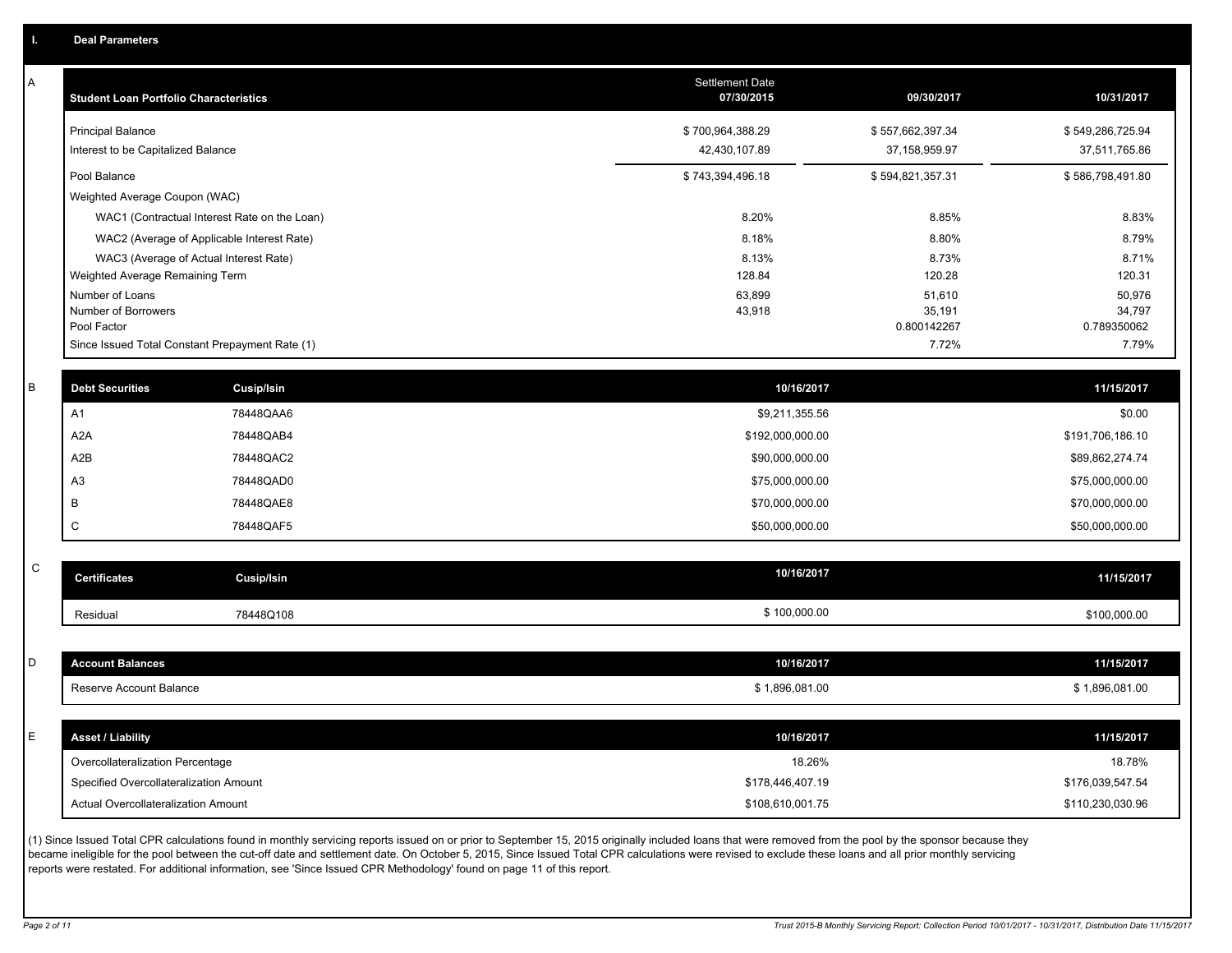# **II. 2015-B Trust Activity 10/01/2017 through 10/31/2017**

| Α | <b>Student Loan Principal Receipts</b>                           |                 |
|---|------------------------------------------------------------------|-----------------|
|   | <b>Borrower Principal</b>                                        | 8,514,529.65    |
|   | <b>Consolidation Activity Principal</b>                          | 0.00            |
|   | Seller Principal Reimbursement                                   | 0.00            |
|   | Servicer Principal Reimbursement                                 | 0.00            |
|   | Delinquent Principal Purchases by Servicer                       | 0.00            |
|   | <b>Other Principal Deposits</b>                                  | 0.00            |
|   | <b>Total Principal Receipts</b>                                  | \$8,514,529.65  |
| В | <b>Student Loan Interest Receipts</b>                            |                 |
|   | Borrower Interest                                                | 2,638,404.86    |
|   | <b>Consolidation Activity Interest</b>                           | 0.00            |
|   | Seller Interest Reimbursement                                    | 0.00            |
|   | Servicer Interest Reimbursement                                  | 0.00            |
|   | Delinquent Interest Purchases by Servicer                        | 0.00            |
|   | <b>Other Interest Deposits</b>                                   | 0.00            |
|   | <b>Total Interest Receipts</b>                                   | \$2,638,404.86  |
| С | <b>Recoveries on Realized Losses</b>                             | \$114,642.81    |
| D | <b>Investment Income</b>                                         | \$9,485.47      |
| E | <b>Funds Borrowed from Next Collection Period</b>                | \$0.00          |
| F | <b>Funds Repaid from Prior Collection Period</b>                 | \$0.00          |
| G | Loan Sale or Purchase Proceeds                                   | \$0.00          |
| н | Initial Deposits to Distribution Account                         | \$0.00          |
|   | <b>Excess Transferred from Other Accounts</b>                    | \$0.00          |
| J | <b>Borrower Benefit Reimbursements</b>                           | \$0.00          |
| Κ | <b>Other Deposits</b>                                            | \$0.00          |
| L | <b>Other Fees Collected</b>                                      | \$0.00          |
| М | <b>AVAILABLE FUNDS</b>                                           | \$11,277,062.79 |
| N | Non-Cash Principal Activity During Collection Period             | \$138,858.25    |
| O | Aggregate Purchased Amounts by the Depositor, Servicer or Seller | \$0.00          |
| P | Aggregate Loan Substitutions                                     | \$0.00          |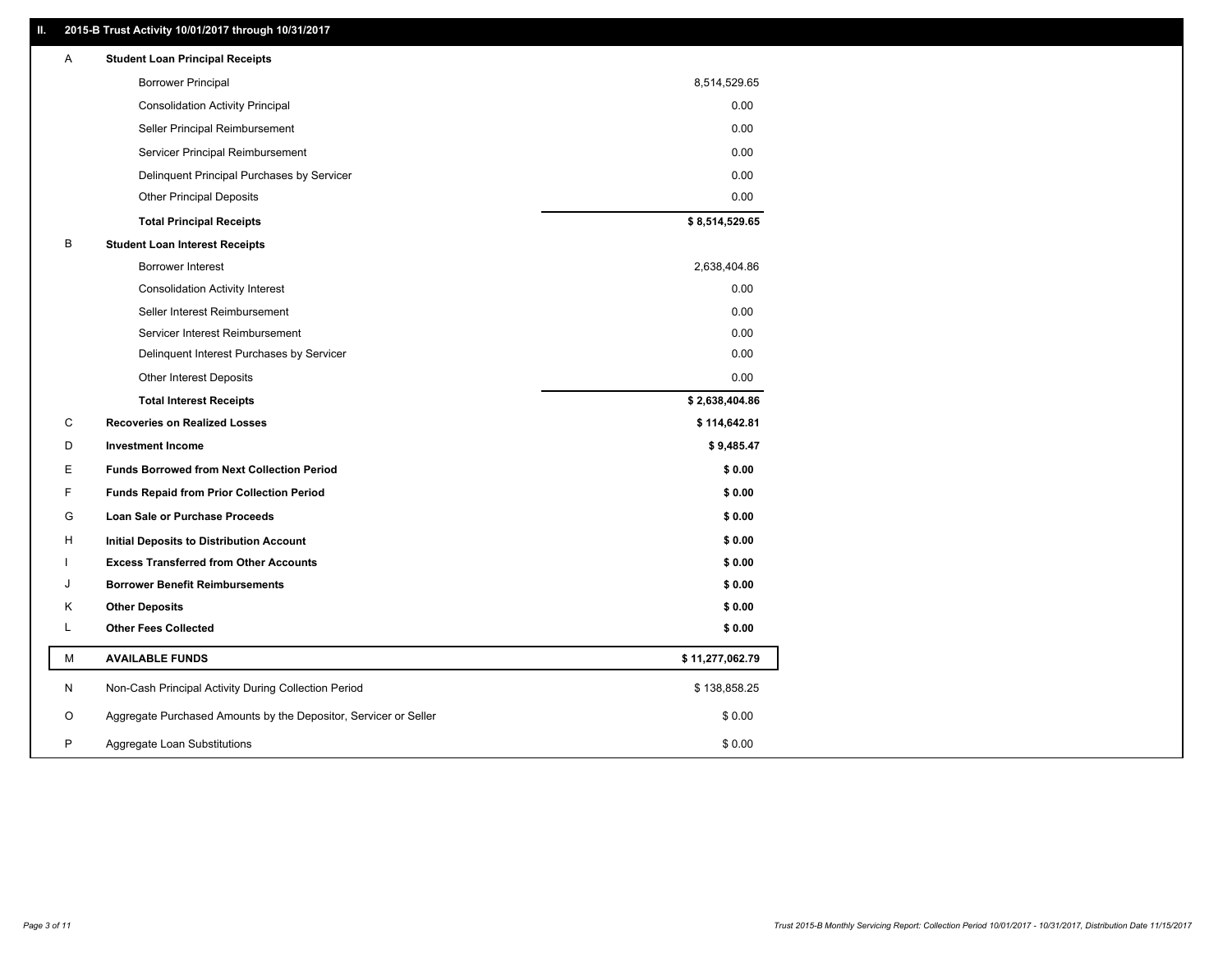|                   |                       |                          |         |                                                           | <b>Loans by Repayment Status</b> |                            |                          |         |                                                                  |                |                            |
|-------------------|-----------------------|--------------------------|---------|-----------------------------------------------------------|----------------------------------|----------------------------|--------------------------|---------|------------------------------------------------------------------|----------------|----------------------------|
|                   |                       |                          |         | 10/31/2017                                                |                                  |                            |                          |         | 09/30/2017                                                       |                |                            |
|                   |                       | <b>Wtd Avg</b><br>Coupon | # Loans | Principal and<br><b>Interest Accrued</b><br>to Capitalize | % of Principal                   | % of Loans in<br>Repay (1) | <b>Wtd Avg</b><br>Coupon | # Loans | <b>Principal and</b><br><b>Interest Accrued</b><br>to Capitalize | % of Principal | % of Loans in<br>Repay (1) |
| INTERIM:          | IN SCHOOL             | 9.78%                    | 4,105   | \$59,743,213.76                                           | 10.181%                          | $-$ %                      | 9.80%                    | 4,150   | \$59,870,685.80                                                  | 10.065%        | $-$ %                      |
|                   | <b>GRACE</b>          | 9.66%                    | 2,678   | \$39,120,597.01                                           | 6.667%                           | $-$ %                      | 9.64%                    | 2,725   | \$40,024,766.48                                                  | 6.729%         | $-$ %                      |
|                   | <b>DEFERMENT</b>      | 9.65%                    | 2,745   | \$32,798,316.99                                           | 5.589%                           | $-$ %                      | 9.69%                    | 2,677   | \$31,682,136.01                                                  | 5.326%         | $-$ %                      |
| <b>REPAYMENT:</b> | <b>CURRENT</b>        | 8.38%                    | 38,820  | \$420,662,618.00                                          | 71.688%                          | 92.426%                    | 8.40%                    | 39,273  | \$427,006,459.31                                                 | 71.787%        | 92.177%                    |
|                   | 31-60 DAYS DELINQUENT | 8.98%                    | 650     | \$8,322,271.80                                            | 1.418%                           | 1.829%                     | 9.01%                    | 813     | \$10,104,346.49                                                  | 1.699%         | 2.181%                     |
|                   | 61-90 DAYS DELINQUENT | 9.18%                    | 412     | \$5,335,628.22                                            | 0.909%                           | 1.172%                     | 9.16%                    | 394     | \$4,767,132.45                                                   | 0.801%         | 1.029%                     |
|                   | > 90 DAYS DELINQUENT  | 9.11%                    | 191     | \$2,002,550.46                                            | 0.341%                           | 0.440%                     | 9.29%                    | 176     | \$1,969,898.42                                                   | 0.331%         | 0.425%                     |
|                   | <b>FORBEARANCE</b>    | 8.80%                    | 1,375   | \$18,813,295.56                                           | 3.206%                           | 4.134%                     | 8.85%                    | 1,402   | \$19,395,932.35                                                  | 3.261%         | 4.187%                     |
| <b>TOTAL</b>      |                       |                          | 50,976  | \$586,798,491.80                                          | 100.00%                          | 100.00%                    |                          | 51,610  | \$594,821,357.31                                                 | 100.00%        | 100.00%                    |

Percentages may not total 100% due to rounding \*

1 Loans classified in "Repayment" include any loan for which interim interest only, \$25 fixed payments or full principal and interest payments are due.

|                         |                                                                                                                              |                          |         |                                                           | <b>Loans by Borrower Status</b> |                                |                          |         |                                                           |                |                                |
|-------------------------|------------------------------------------------------------------------------------------------------------------------------|--------------------------|---------|-----------------------------------------------------------|---------------------------------|--------------------------------|--------------------------|---------|-----------------------------------------------------------|----------------|--------------------------------|
|                         |                                                                                                                              |                          |         | 10/31/2017                                                |                                 |                                |                          |         | 09/30/2017                                                |                |                                |
|                         |                                                                                                                              | <b>Wtd Avg</b><br>Coupon | # Loans | Principal and<br><b>Interest Accrued</b><br>to Capitalize | % of Principal                  | % of Loans in<br>P&I Repay (2) | <b>Wtd Avg</b><br>Coupon | # Loans | Principal and<br><b>Interest Accrued</b><br>to Capitalize | % of Principal | % of Loans in<br>P&I Repay (2) |
| INTERIM:                | IN SCHOOL                                                                                                                    | 9.31%                    | 8,068   | \$114,858,209.69                                          | 19.574%                         | $-$ %                          | 9.25%                    | 8,907   | \$126,172,447.26                                          | 21.212%        | $-$ %                          |
|                         | <b>GRACE</b>                                                                                                                 | 9.20%                    | 5,470   | \$79,957,454.55                                           | 13.626%                         | $-$ %                          | 9.18%                    | 5,569   | \$81,534,216.14                                           | 13.707%        | $-$ %                          |
|                         | <b>DEFERMENT</b>                                                                                                             | 9.21%                    | 5,166   | \$60,352,881.91                                           | 10.285%                         | $-$ %                          | 9.23%                    | 5,032   | \$58,117,564.71                                           | 9.771%         | $-$ %                          |
| P&I REPAYMENT:          | <b>CURRENT</b>                                                                                                               | 8.23%                    | 29,730  | \$298,247,884.42                                          | 50.826%                         | 89.934%                        | 8.25%                    | 29,436  | \$294,397,016.08                                          | 49.493%        | 89.483%                        |
|                         | 31-60 DAYS DELINQUENT                                                                                                        | 8.94%                    | 596     | \$7,645,274.96                                            | 1.303%                          | 2.305%                         | 9.01%                    | 741     | \$9,010,971.28                                            | 1.515%         | 2.739%                         |
|                         | 61-90 DAYS DELINQUENT                                                                                                        | 9.15%                    | 390     | \$5,041,687.07                                            | 0.859%                          | 1.520%                         | 9.12%                    | 355     | \$4,303,680.69                                            | 0.724%         | 1.308%                         |
|                         | > 90 DAYS DELINQUENT                                                                                                         | 9.08%                    | 181     | \$1,881,803.64                                            | 0.321%                          | 0.567%                         | 9.30%                    | 168     | \$1,889,528.80                                            | 0.318%         | 0.574%                         |
|                         | <b>FORBEARANCE</b>                                                                                                           | 8.80%                    | 1,375   | \$18,813,295.56                                           | 3.206%                          | 5.673%                         | 8.85%                    | 1,402   | \$19,395,932.35                                           | 3.261%         | 5.895%                         |
| <b>TOTAL</b><br>$\star$ | Percentages may not total 100% due to rounding                                                                               |                          | 50,976  | \$586,798,491.80                                          | 100.00%                         | 100.00%                        |                          | 51,610  | \$594,821,357.31                                          | 100.00%        | 100.00%                        |
|                         | 2 Loans classified in "P&I Repayment" includes only those loans for which scheduled principal and interest payments are due. |                          |         |                                                           |                                 |                                |                          |         |                                                           |                |                                |

WAC reflects WAC3 To conform with company standard reporting these sections now include Princial and Interest Accrued to Capitalize.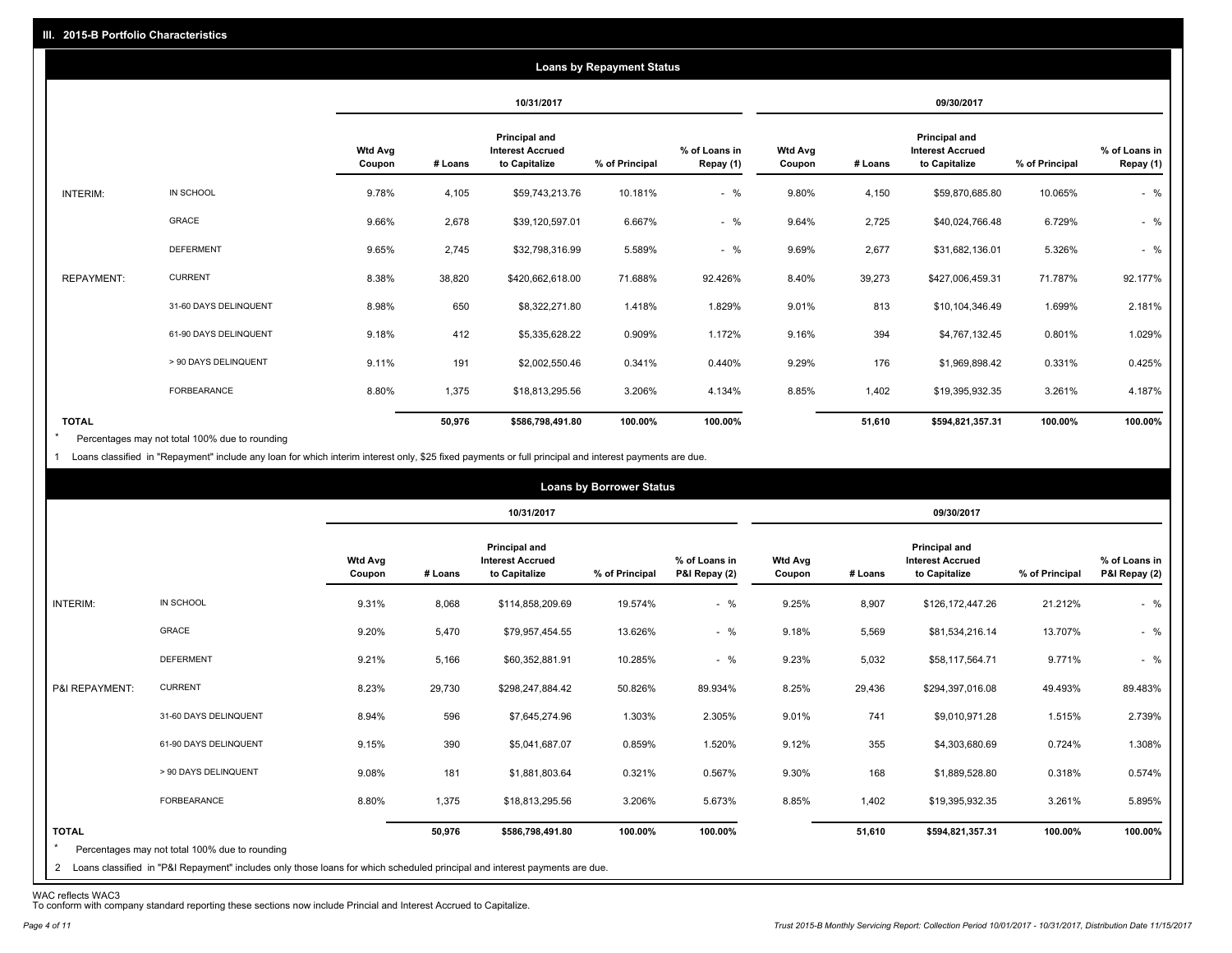|                                                               | 10/31/2017       | 9/30/2017        |
|---------------------------------------------------------------|------------------|------------------|
| Pool Balance                                                  | \$586,798,491.80 | \$594,821,357.31 |
| Total # Loans                                                 | 50,976           | 51,610           |
| <b>Total # Borrowers</b>                                      | 34,797           | 35,191           |
| Weighted Average Coupon                                       | 8.79%            | 8.80%            |
| Weighted Average Remaining Term                               | 120.31           | 120.28           |
| Percent of Pool - Cosigned                                    | 92.6%            | 92.6%            |
| Percent of Pool - Non Cosigned                                | 7.4%             | 7.4%             |
| Borrower Interest Accrued for Period                          | \$4,056,821.20   | \$3,990,566.72   |
| <b>Outstanding Borrower Interest Accrued</b>                  | \$40,545,954.08  | \$40,205,213.67  |
| Gross Principal Realized Loss - Periodic *                    | \$868,652.37     | \$575,895.94     |
| Gross Principal Realized Loss - Cumulative *                  | \$14,555,168.50  | \$13,686,516.13  |
| Recoveries on Realized Losses - Periodic                      | \$114,642.81     | \$81,253.79      |
| Recoveries on Realized Losses - Cumulative                    | \$1,180,948.69   | \$1,066,305.88   |
| Net Losses - Periodic                                         | \$754,009.56     | \$494,642.15     |
| Net Losses - Cumulative                                       | \$13,374,219.81  | \$12,620,210.25  |
| Non-Cash Principal Activity - Capitalized Interest            | \$1,009,889.57   | \$644,281.75     |
| Since Issued Total Constant Prepayment Rate (CPR) (1)         | 7.79%            | 7.72%            |
| <b>Loan Substitutions</b>                                     | \$0.00           | \$0.00           |
| <b>Cumulative Loan Substitutions</b>                          | \$0.00           | \$0.00           |
| <b>Unpaid Servicing Fees</b>                                  | \$0.00           | \$0.00           |
| <b>Unpaid Administration Fees</b>                             | \$0.00           | \$0.00           |
| <b>Unpaid Carryover Servicing Fees</b>                        | \$0.00           | \$0.00           |
| Note Interest Shortfall                                       | \$0.00           | \$0.00           |
| Loans in Modification                                         | \$22,574,981.66  | \$21,323,796.06  |
| % of Loans in Modification as a % of Loans in Repayment (P&I) | 7.22%            | 6.89%            |
|                                                               |                  |                  |
| % Annualized Gross Principal Realized Loss - Periodic as a %  |                  |                  |
| of Loans in Repayment (P&I) * 12                              | 3.33%            | 2.23%            |
| % Gross Principal Realized Loss - Cumulative as a % of        |                  |                  |
| Original Pool Balance                                         | 1.96%            | 1.84%            |

\* In accordance with the Servicer's current policies and procedures, after September 1, 2017 Ioans subject to bankruptcy claims generally will not be reported as a charged-off unless and until they are delinquent for 120 d

(1) Since Issued Total CPR calculations found in monthly servicing reports issued on or prior to September 15, 2015 originally included loans that were removed from the pool by the sponsor because they became ineligible for the pool between the cut-off date and settlement date. On October 5, 2015, Since Issued Total CPR calculations were revised to exclude these loans and all prior monthly servicing reports were restated. For additional information, see 'Since Issued CPR Methodology' found on page 11 of this report.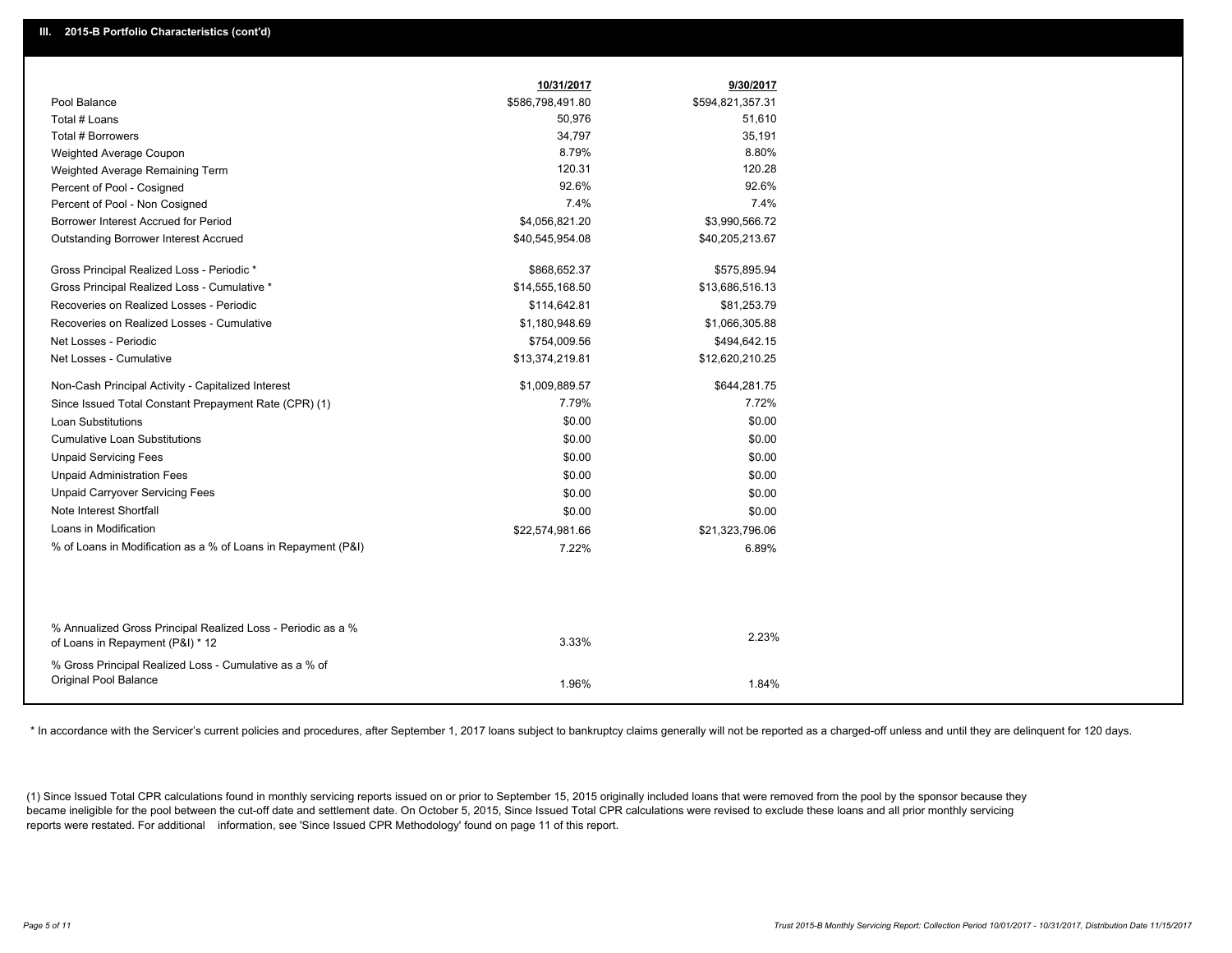#### **Loan Program**  A

|                                    | Weighted<br><b>Average Coupon</b> | # LOANS | <b>\$ AMOUNT</b> | $%$ *     |
|------------------------------------|-----------------------------------|---------|------------------|-----------|
| - Smart Option Interest-Only Loans | 7.60%                             | 11.002  | \$100,343,715.70 | 17.100%   |
| - Smart Option Fixed Pay Loans     | 8.67%                             | 13,980  | \$185,692,827.81 | 31.645%   |
| - Smart Option Deferred Loans      | 9.11%                             | 25.994  | \$300,761,948.29 | 51.255%   |
| - Other Loan Programs              | $0.00\%$                          | 0       | \$0.00           | $0.000\%$ |
| <b>Total</b>                       | 8.71%                             | 50,976  | \$586,798,491.80 | 100.000%  |

\* Percentages may not total 100% due to rounding

B

C

**Index Type**

|                       | Weighted<br><b>Average Coupon</b> | # LOANS | <b>S AMOUNT</b>  | $%$ *     |
|-----------------------|-----------------------------------|---------|------------------|-----------|
| - Fixed Rate Loans    | 8.51%                             | 9,788   | \$129,030,306.40 | 21.989%   |
| - LIBOR Indexed Loans | 8.77%                             | 41.188  | \$457,768,185.40 | 78.011%   |
| - Other Index Rates   | $0.00\%$                          |         | \$0.00           | $0.000\%$ |
| <b>Total</b>          | 8.71%                             | 50,976  | \$586,798,491.80 | 100.000%  |

\* Percentages may not total 100% due to rounding

# **Weighted Average Recent FICO**

| (2)<br>Wtd Avg Recent FICO Band | # LOANS | <b>\$ AMOUNT</b> | $%$ *     |
|---------------------------------|---------|------------------|-----------|
| $0 - 639$                       | 3,984   | \$41,766,158.69  | 7.118%    |
| 640 - 669                       | 3,224   | \$35,257,719.84  | 6.008%    |
| 670 - 699                       | 5,673   | \$64,826,921.16  | 11.048%   |
| 700 - 739                       | 11.222  | \$130,479,324.99 | 22.236%   |
| $740 +$                         | 26,865  | \$314,338,953.39 | 53.568%   |
| N/A <sup>(1)</sup>              | 8       | \$129,413.73     | $0.022\%$ |
| <b>Total</b>                    | 50,976  | \$586,798,491.80 | 100.000%  |
|                                 |         |                  |           |

WAC reflects WAC3 To conform with company standard reporting these sections now include Princial and Interest Accrued to Capitalize.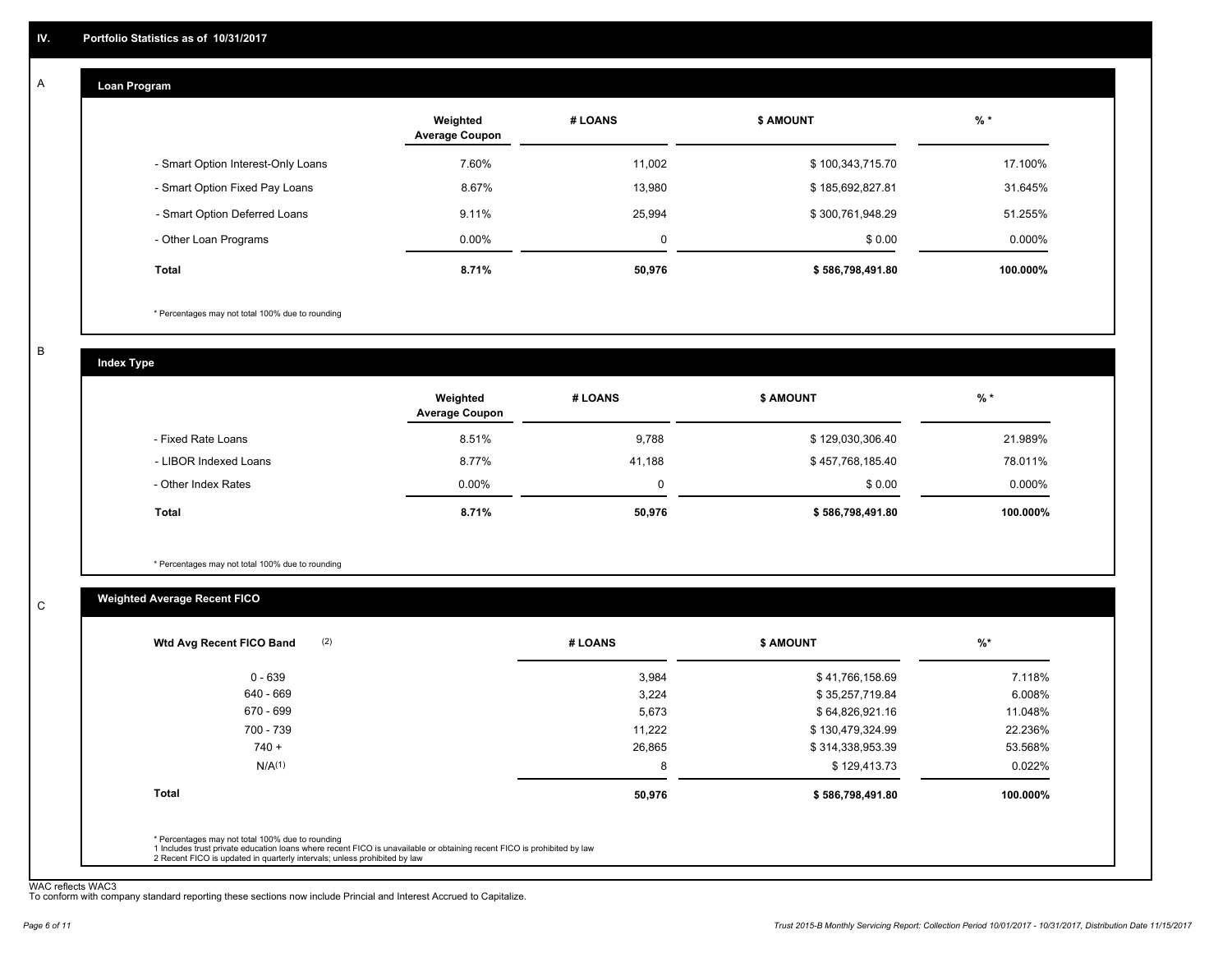| ۷. |     | 2015-B Reserve Account and Principal Distribution Calculations                                      |                  |  |
|----|-----|-----------------------------------------------------------------------------------------------------|------------------|--|
| А. |     | <b>Reserve Account</b>                                                                              |                  |  |
|    |     | Specified Reserve Account Balance                                                                   | \$1,896,081.00   |  |
|    |     | Actual Reserve Account Balance                                                                      | \$1,896,081.00   |  |
| В. |     | <b>Principal Distribution Amount</b>                                                                |                  |  |
|    | i.  | Class A Notes Outstanding                                                                           | \$366,211,355.56 |  |
|    | ii. | Pool Balance                                                                                        | \$586,798,491.80 |  |
|    |     | First Priority Principal Distribution Amount (i - ii)<br>iii.                                       | \$0.00           |  |
|    |     |                                                                                                     |                  |  |
|    |     | Class A and B Notes Outstanding<br>iv.                                                              | \$436,211,355.56 |  |
|    |     | First Priority Principal Distribution Amount<br>v.                                                  | \$0.00           |  |
|    |     | Pool Balance<br>vi.                                                                                 | \$586,798,491.80 |  |
|    |     | Specified Overcollateralization Amount<br>vii.                                                      | \$176,039,547.54 |  |
|    |     | Available Funds (after payment of waterfall items A through H)<br>viii.                             | \$9,642,894.72   |  |
|    |     | Class C Notes Outstanding<br>ix.                                                                    | \$50,000,000.00  |  |
|    |     | Regular Principal Distribution Amount (if (iv > 0, (iv - v) - (vi - vii), min(viii, ix))<br>x.      | \$25,452,411.30  |  |
|    |     | Pool Balance<br>xi.                                                                                 | \$586,798,491.80 |  |
|    |     |                                                                                                     |                  |  |
|    |     | 10% of Initial Pool Balance<br>xii.                                                                 | \$74,339,449.62  |  |
|    |     | First Priority Principal Distribution Amount<br>xiii.                                               | \$0.00           |  |
|    |     | Regular Principal Distribution Amount<br>xiv.                                                       | \$25,452,411.30  |  |
|    |     | Available Funds (after payment of waterfall items A through J)<br>XV.                               | \$0.00           |  |
|    |     | xvi. Additional Principal Distribution Amount (if( $ix \le x$ , min( $xv$ , $xi$ - $xiii - xiv$ ))) | \$0.00           |  |
|    |     |                                                                                                     |                  |  |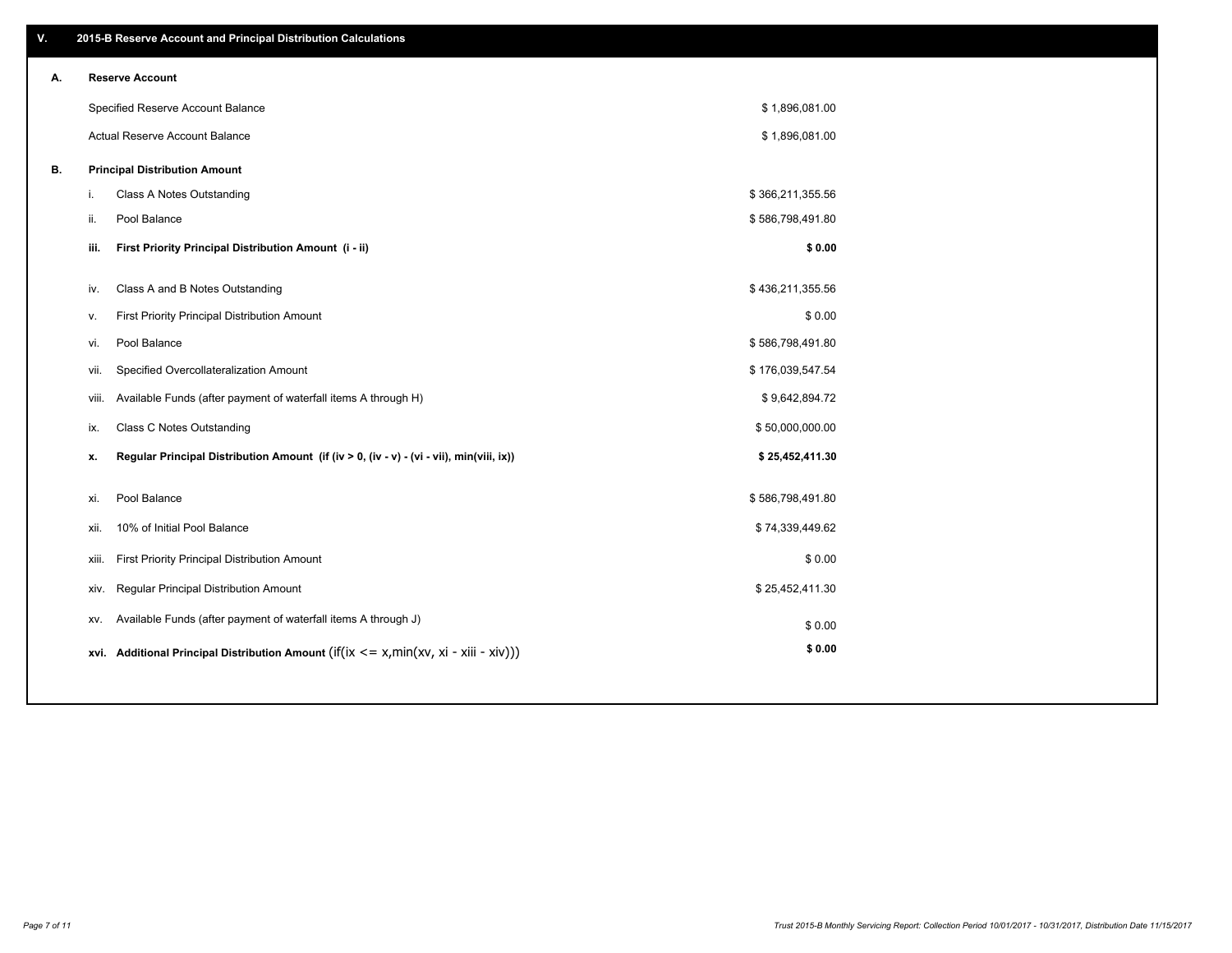|    |                                                                                   | Paid                 | <b>Funds Balance</b>               |
|----|-----------------------------------------------------------------------------------|----------------------|------------------------------------|
|    | <b>Total Available Funds</b>                                                      |                      | \$11,277,062.79                    |
| A  | <b>Trustee Fees</b>                                                               | \$0.00               | \$11,277,062.79                    |
| B  | <b>Servicing Fees</b>                                                             | \$372,762.85         | \$10,904,299.94                    |
| C  | i. Administration Fees<br>ii. Unreimbursed Administrator Advances plus any Unpaid | \$8,333.00<br>\$0.00 | \$10,895,966.94<br>\$10,895,966.94 |
| D  | Class A Noteholders Interest Distribution Amount                                  | \$861,405.55         | \$10,034,561.39                    |
| Е  | First Priority Principal Payment                                                  | \$0.00               | \$10,034,561.39                    |
| F  | Class B Noteholders Interest Distribution Amount                                  | \$204,166.67         | \$9,830,394.72                     |
| G  | Class C Noteholders Interest Distribution Amount                                  | \$187,500.00         | \$9,642,894.72                     |
| H  | Reinstatement Reserve Account                                                     | \$0.00               | \$9,642,894.72                     |
|    | <b>Regular Principal Distribution</b>                                             | \$9,642,894.72       | \$0.00                             |
| J  | <b>Carryover Servicing Fees</b>                                                   | \$0.00               | \$0.00                             |
| Κ  | Additional Principal Distribution Amount                                          | \$0.00               | \$0.00                             |
| L. | Unpaid Expenses of Trustee                                                        | \$0.00               | \$0.00                             |
| M  | Unpaid Expenses of Administrator                                                  | \$0.00               | \$0.00                             |
| N  | Remaining Funds to the Residual Certificateholders                                | \$0.00               | \$0.00                             |

### **Waterfall Conditions**

|      | Pool Balance                                                                     | \$586,798,491.80 |  |
|------|----------------------------------------------------------------------------------|------------------|--|
| Ш.   | Class A and B Notes Outstanding                                                  | \$436,211,355.56 |  |
| iii. | Class C Noteholders' Interest Distribution Ratio (i / ii)                        | 134.52%          |  |
| iv.  | Minimum Ratio                                                                    | 110.00%          |  |
| V.   | Is the Class C Noteholders' Interest Distribution Condition Satisfied (iii > iv) |                  |  |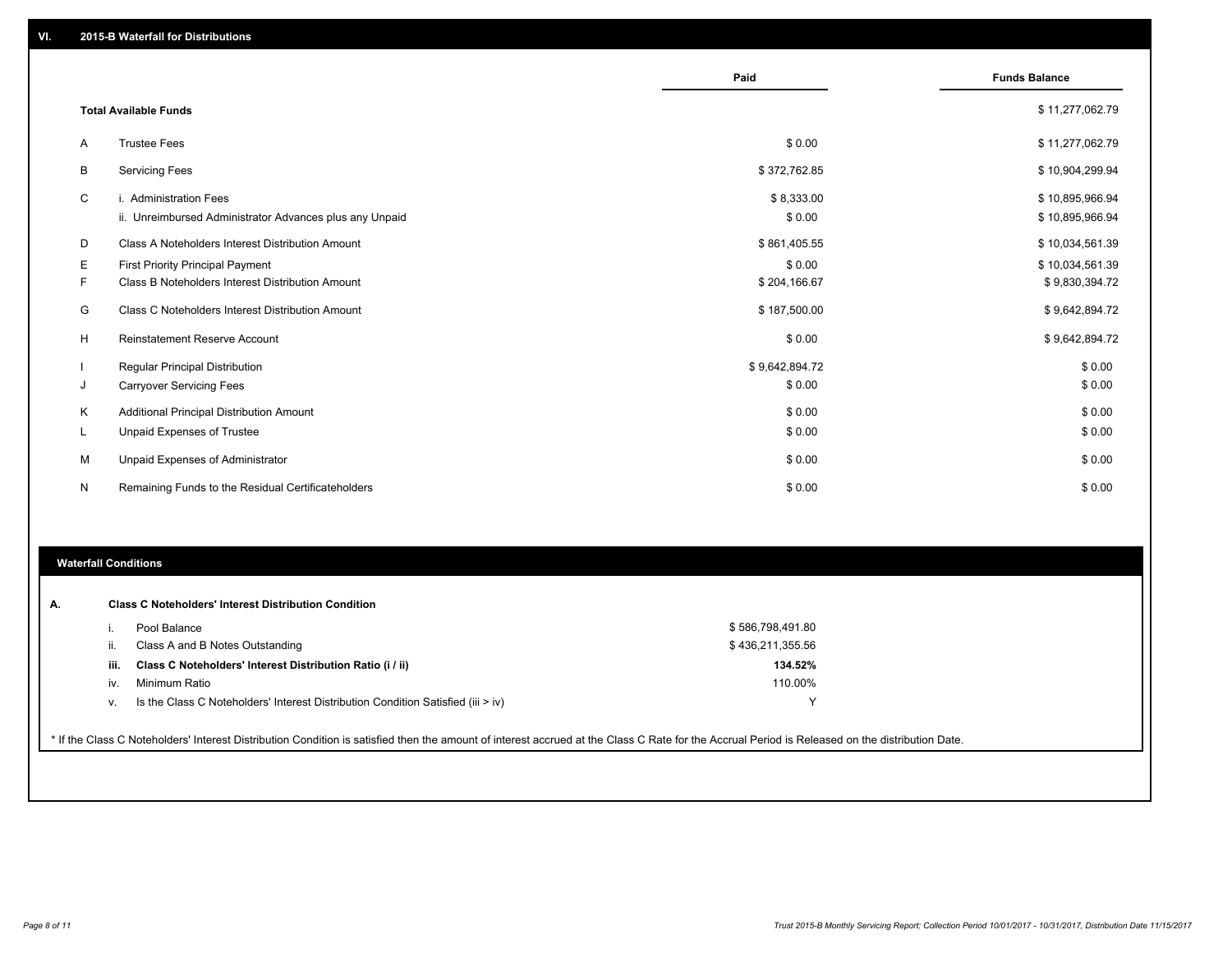| <b>Distribution Amounts</b>                                                 |                         |                         |
|-----------------------------------------------------------------------------|-------------------------|-------------------------|
| A <sub>1</sub>                                                              | A <sub>2</sub> A        | A <sub>2</sub> B        |
| 78448QAA6<br>Cusip/Isin                                                     | 78448QAB4               | 78448QAC2               |
| \$9,211,355.56<br><b>Beginning Balance</b>                                  | \$192,000,000.00        | \$90,000,000.00         |
| <b>LIBOR</b><br>Index                                                       | <b>FIXED</b>            | <b>LIBOR</b>            |
| Spread/Fixed Rate<br>0.70%                                                  | 2.98%                   | 1.20%                   |
| Record Date (Days Prior to Distribution)<br>1 NEW YORK BUSINESS DAY         | 1 NEW YORK BUSINESS DAY | 1 NEW YORK BUSINESS DAY |
| 10/16/2017<br><b>Accrual Period Begin</b>                                   | 10/15/2017              | 10/16/2017              |
| <b>Accrual Period End</b><br>11/15/2017                                     | 11/15/2017              | 11/15/2017              |
| Daycount Fraction<br>0.08333333                                             | 0.08333333              | 0.08333333              |
| Interest Rate*<br>1.93889%                                                  | 2.98000%                | 2.43889%                |
| 0.001615742<br><b>Accrued Interest Factor</b>                               | 0.002483333             | 0.002032408             |
| \$14,883.17<br><b>Current Interest Due</b>                                  | \$476,800.00            | \$182,916.75            |
| $\frac{1}{2}$<br>Interest Shortfall from Prior Period Plus Accrued Interest | $\mathsf{\$}$ -         | $\mathsf{\$}$ -         |
| \$14,883.17<br><b>Total Interest Due</b>                                    | \$476,800.00            | \$182,916.75            |
| \$14,883.17<br><b>Interest Paid</b>                                         | \$476,800.00            | \$182,916.75            |
| $S -$<br><b>Interest Shortfall</b>                                          | $\mathsf{\$}$ -         | $\mathsf{\$}$ -         |
| \$9,211,355.56<br><b>Principal Paid</b>                                     | \$293,813.90            | \$137,725.26            |
| $\frac{2}{3}$ -<br><b>Ending Principal Balance</b>                          | \$191,706,186.10        | \$89,862,274.74         |
| 0.038866479<br>Paydown Factor                                               | 0.001530281             | 0.001530281             |
| <b>Ending Balance Factor</b><br>0.000000000                                 | 0.998469719             | 0.998469719             |

\* Pay rates for Current Distribution. For the interest rates applicable to the next distribution date, please see https://www.salliemae.com/about/investors/data/SMBabrate.txt.

**VII. 2015-B Distributions**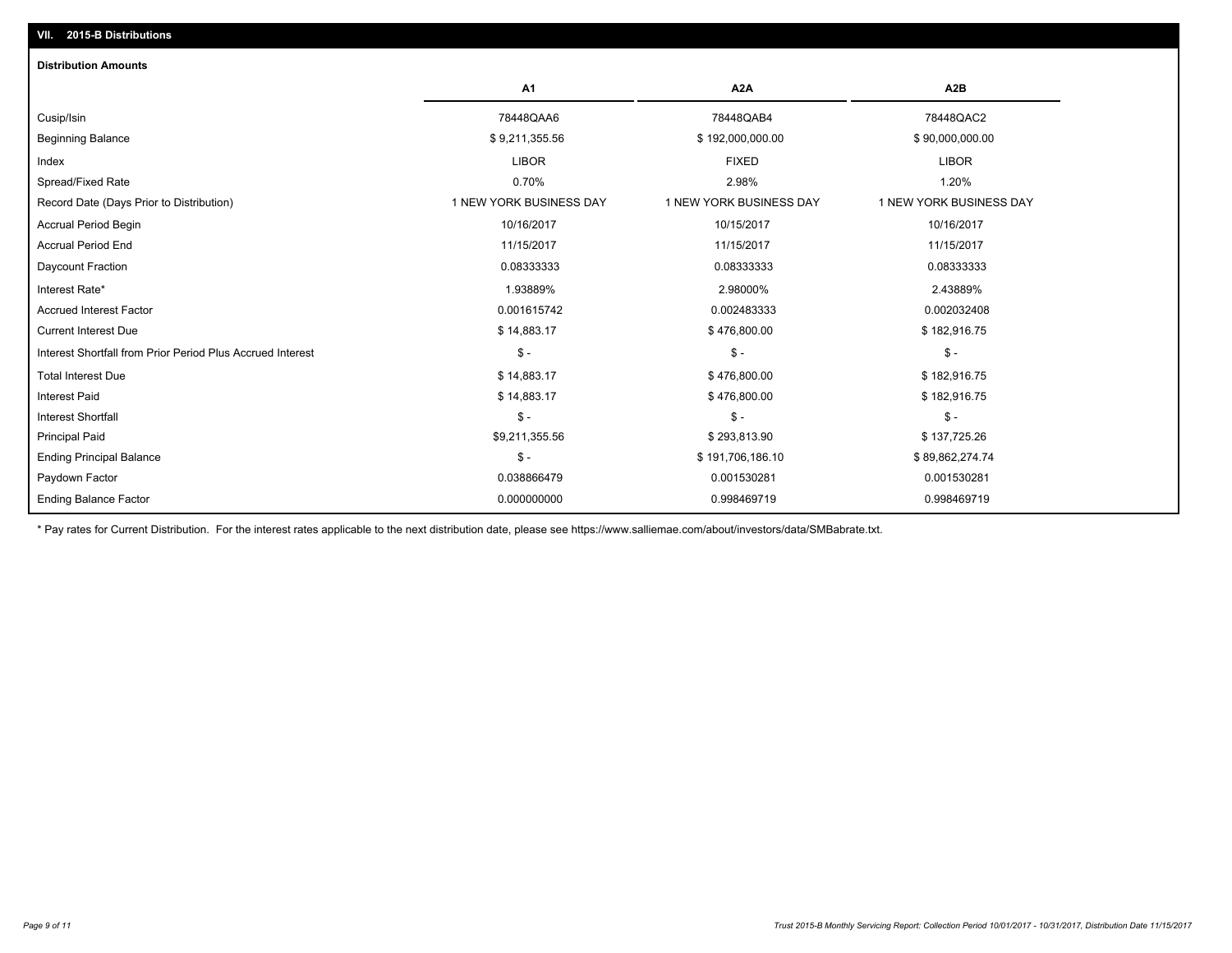| <b>Distribution Amounts</b>                                |                         |                         |                         |
|------------------------------------------------------------|-------------------------|-------------------------|-------------------------|
|                                                            | A <sub>3</sub>          | в                       | c                       |
| Cusip/Isin                                                 | 78448QAD0               | 78448QAE8               | 78448QAF5               |
| <b>Beginning Balance</b>                                   | \$75,000,000.00         | \$70,000,000.00         | \$50,000,000.00         |
| Index                                                      | <b>LIBOR</b>            | <b>FIXED</b>            | <b>FIXED</b>            |
| Spread/Fixed Rate                                          | 1.75%                   | 3.50%                   | 4.50%                   |
| Record Date (Days Prior to Distribution)                   | 1 NEW YORK BUSINESS DAY | 1 NEW YORK BUSINESS DAY | 1 NEW YORK BUSINESS DAY |
| <b>Accrual Period Begin</b>                                | 10/16/2017              | 10/15/2017              | 10/15/2017              |
| <b>Accrual Period End</b>                                  | 11/15/2017              | 11/15/2017              | 11/15/2017              |
| Daycount Fraction                                          | 0.08333333              | 0.08333333              | 0.08333333              |
| Interest Rate*                                             | 2.98889%                | 3.50000%                | 4.50000%                |
| <b>Accrued Interest Factor</b>                             | 0.002490742             | 0.002916667             | 0.003750000             |
| <b>Current Interest Due</b>                                | \$186,805.63            | \$204,166.67            | \$187,500.00            |
| Interest Shortfall from Prior Period Plus Accrued Interest | $\mathbb{S}$ -          | $\mathsf{\$}$ -         | $\mathsf{\$}$ -         |
| <b>Total Interest Due</b>                                  | \$186,805.63            | \$204,166.67            | \$187,500.00            |
| <b>Interest Paid</b>                                       | \$186,805.63            | \$204,166.67            | \$187,500.00            |
| <b>Interest Shortfall</b>                                  | $\mathbb{S}$ -          | $\mathsf{\$}$ -         | $\mathsf{\$}$ -         |
| <b>Principal Paid</b>                                      | $S -$                   | $\mathsf{\$}$ -         | $\mathsf{\$}$ -         |
| <b>Ending Principal Balance</b>                            | \$75,000,000.00         | \$70,000,000.00         | \$50,000,000.00         |
| Paydown Factor                                             | 0.000000000             | 0.000000000             | 0.000000000             |
| <b>Ending Balance Factor</b>                               | 1.000000000             | 1.000000000             | 1.000000000             |

\* Pay rates for Current Distribution. For the interest rates applicable to the next distribution date, please see https://www.salliemae.com/about/investors/data/SMBabrate.txt.

**VII. 2015-B Distributions**